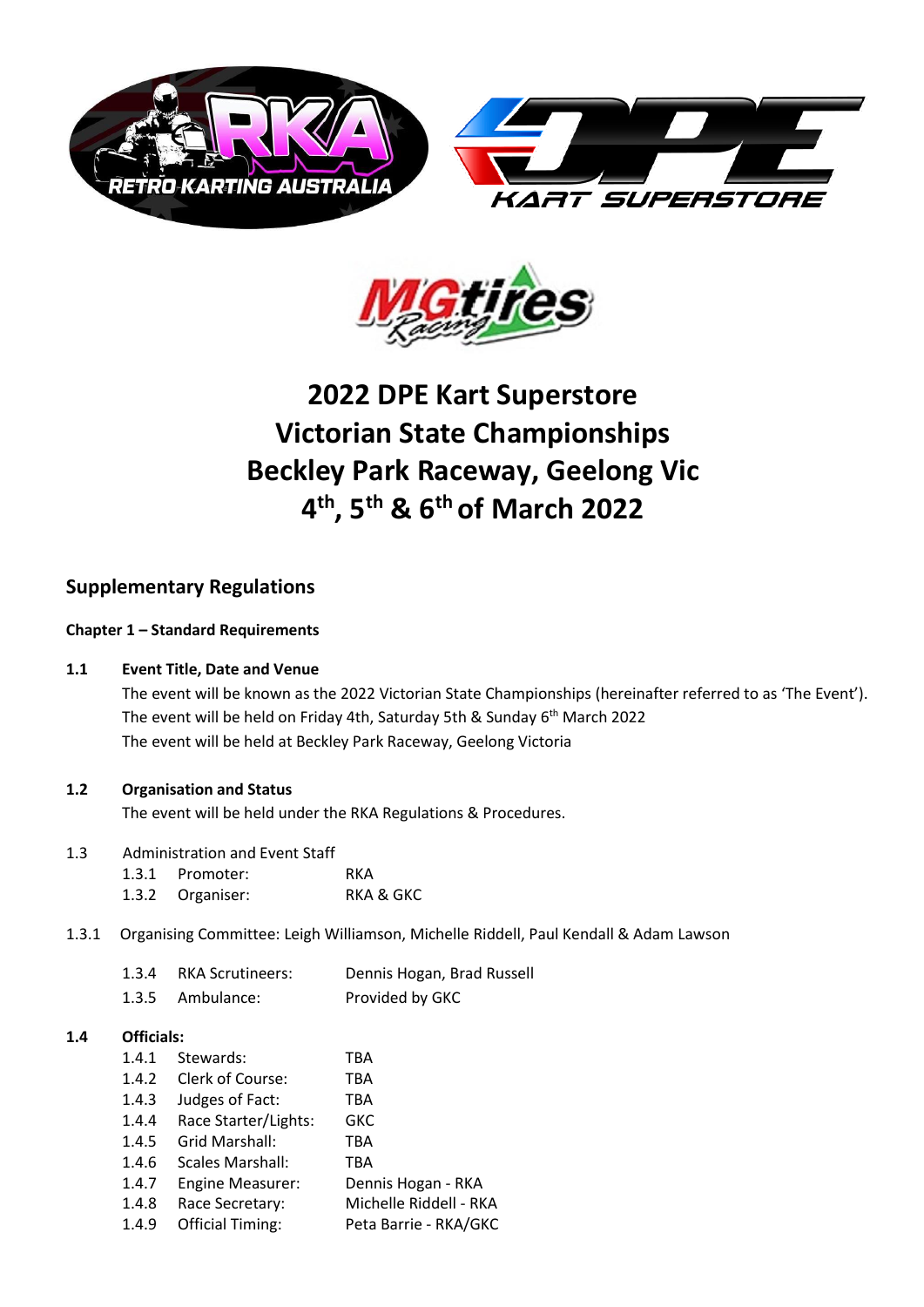# **1.5 Circuit Details:**

1.5.1 Track Length: 1005 m 1.5.2 Track Direction: Anti-Clockwise

# **Chapter 2 – Administration**

# **2.1 Entries:**

- 2.1.1 RKA F100 & Clubman entry fee is \$195
- 2.1.2 All competitors MUST be financial members of Retro Karting Australia to enter.
- 2.1.3 All competitors are required to complete their entry online a[t https://www.trybooking.com/BWUHY](https://www.trybooking.com/BWUHY)
	- 2.1.4 Official close of entries will be **Sunday 27th FEBRUARY 2022 @ 11.59pm** 
		- **(Approx. 1 week before the event)**

**2.2 Classes offered:**

**F100 Light F100 Heavy F100 Masters Clubman Light Clubman Heavy Clubman Super Heavy**

#### **Chapter 3 – Technical**

# **3.1 Chassis:**

- 3.1.1 Karts homologated or first manufactured in 1999 and before are eligible.
- 3.1.2 Only one chassis per event is permissible, with the exception that another chassis may be used in exceptional circumstances, e.g., Parts unavailable as a result of a crash, or a broken chassis.
- 3.1.3 Side pods, nose cone and Nassau panel are compulsory.
- 3.1.4 **ONLY 17mm front stubs are permissible for competition.**
- 3.1.5 **All chassis must be identified and passed by RKA prior to use at any RKA event.**

#### **3.2 Engines:**

For both the F100 Class and the Clubman class please refer to the Regulations & Procedures for each class which can be found on the RKA Website [www.retrokartingaus.com.au](http://www.retrokartingaus.com.au/)

#### **3.3 F100 Class Weight:**

3.3.1 F100 Light: 148kg 3.3.2 F100 Heavy: 165kg 3.3.3 F100 Masters 158kg

#### **Clubman Class Weight:**

- 3.3.4 Clubman Light: 145kg
- 3.3.5 Clubman Heavy: 160kg
- 3.3.6 Clubman Super Heavy 180kg (MAX KART WEIGHT 83kg)

#### **3.4 F100 Tyres:**

- 3.4.1 **MG Yellow slick tyres (SM Marked) are the permitted tyre, but for the 2022 season ONLY anyone who still has a set of the older MG Yellow Slick (FZ Marked) can still use them but they MUST be from batch serial number from 104 or newer and will be checked prior to tyre marking.**
- 3.4.2 Only one set of slick tyres is permitted for this event.

3.4.3 Only one set of **MG White wet tyres** is permitted for this event and must be the new pattern as per picture below

# **Clubman Tyres:**

- 3.4.4 **MG Red** Slick tyres are only permitted
- 3.4.5 Only one set of slick tyres is permitted

3.4.6 Only one set of **MG White wet tyres** is permitted for this event and must be the new pattern as per picture below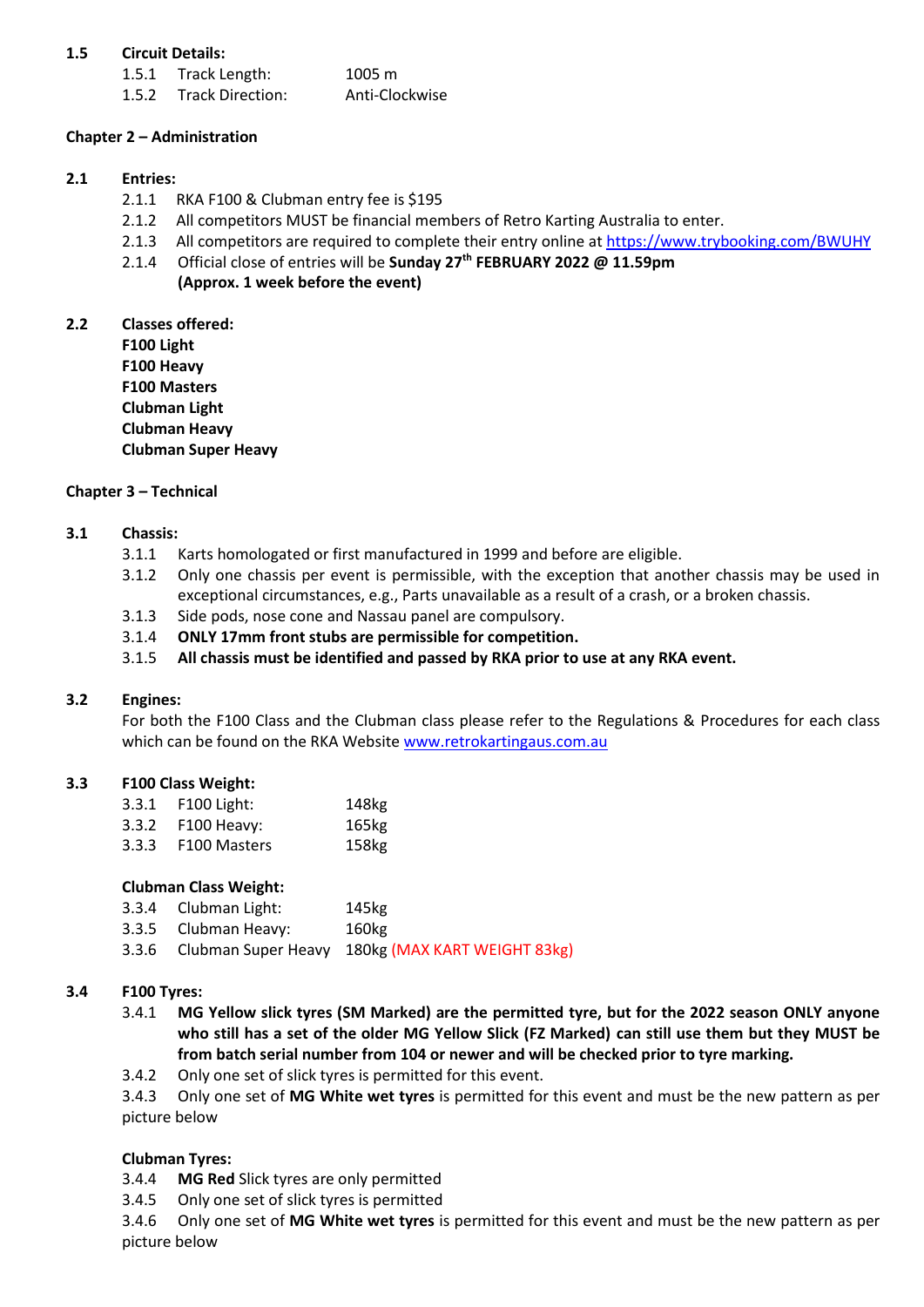

# **3.5 Fuel:**

#### **F100**

- 3.4.1 Fuel must be Unleaded and must be commercially available.
- 3.4.2 102 Octane maximum.
- 3.4.3 No Methanol or special blends are permitted.

# **Clubman**

- 3.4.4 Fuel must be Unleaded and must be commercially available.
- 3.4.5 98 Octane Maximum
- 3.4.6 No Methanol or special blends are permitted.

# **3.6 Timing:**

- 3.6.1 All karts **MUST** have a timing transponder affixed to their kart.
- 3.6.2 Transponder numbers are to be provided when entering or to Michelle Riddell F100 Race Secretary.

# **3.7 Points System on the day (Zero-point system will be used for e.g. 0,2,3,4,5,6 etc.)**

- $3.7.1 \quad 1^{st} =$ 0 points
	- $2^{nd} =$ 2 points
	- $3^{rd} =$ 3 points, and so on
	- $DNF =$  the field +1 point
	- DNS= the field +2 points
- 3.7.2 Grid positions for Heats 1 and 2 will be determined by qualifying.
- 3.7.3 Lowest points from Heat 1 and Heat 2 determines Pre-Final starting grid.
- 3.7.4 Pre-Final result determines starting grid for Final.
- 3.7.5 Final result only counts.

#### **3.8 RKA Rain Rules**

If the event is declared "WET" then the MG White wet tyres **MAY** be used.

# **3.9 Engine Measuring WILL take place at the conclusion of the finals. Also,random checks may take place during the event.**

# **Chapter 4 – Sporting**

# **4.1 Flags/Lights**

A Driver must observe all flag/light signals at all times.

#### **4.2 Formation Laps**

Each class will be limited to 2 formation laps at the discretion at all times of the Race Starter.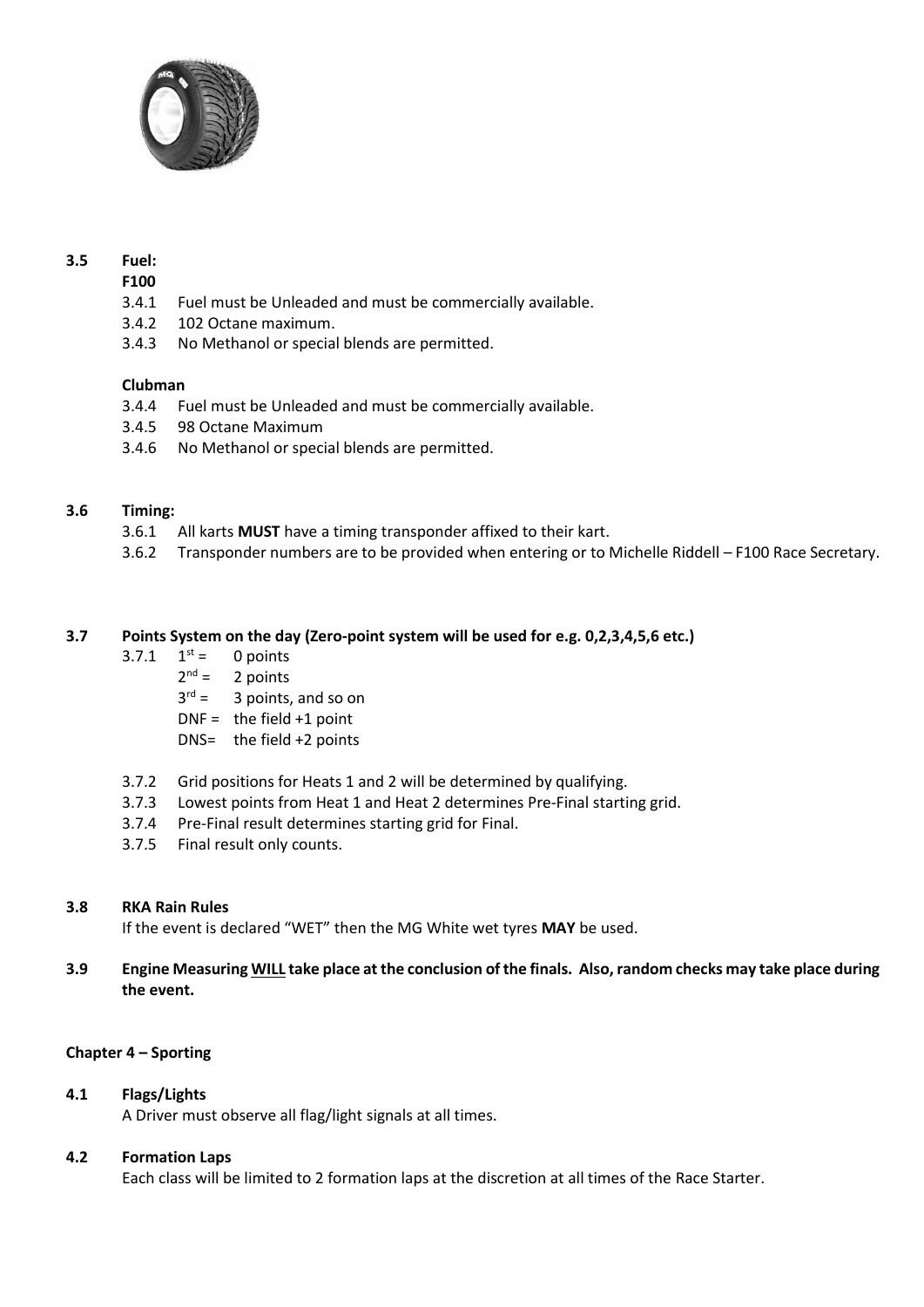#### **Chapter 5 – Operations**

#### **5.1 Access to the Beckley Park Raceway**

**Friday 4 th March – Arrival/Set Up/Practice Gates Open 7.00am Practice from 9.00am Track Closes 5.00pm**

**5.2 Saturday 5 th March Practice:** Track will be open from 9.00am to practice. Practice sessions will be according to class i.e., F100 only and Clubman only. In the event that the sessions get too busy then we will run F100 Light, F100 Heavy then Clubman etc. This will be followed by timed qualifying for all classes.

#### **5.3 Briefings**

A briefing for all entrants will be held on the out grid before qualifying on Saturday 5<sup>th</sup> March. Drivers briefing **is Mandatory.**

#### **Chapter 6 – Circuit Requirements**

#### **6. Beckley Park Raceway**

| Beckley Park Raceway will be open the following hours. |                                          |  |  |
|--------------------------------------------------------|------------------------------------------|--|--|
| Friday 4 <sup>th</sup> March                           | $9:00am - 5:00pm$                        |  |  |
| Saturday 5 <sup>th</sup> March                         | 9:00am till the completion of qualifying |  |  |
| Sunday 6 <sup>th</sup> March                           | 8:00am till the completion of racing     |  |  |

#### **6.2 Medical Services**

- 6.2.1 Medical personnel will be present at Beckley Park Raceway on both Saturday 5<sup>th</sup> March & Sunday 6<sup>th</sup> March until the completion of racing.
- 6.2.2 Any medical assistance that is required outside of the times set out in 6.2.1, please contact 000. The address to give emergency services is: **Beckley Park Raceway, Broderick Road, Corio, Victoria**
- 6.2.3 The nearest emergency department is located at: **Barwon Health – University Hospital Geelong Bellerine Street, Geelong Vic 3220**

#### **Chapter 7 – Event Program**

**7.1 Friday 4 th March**

| Gates open             | 7.00am |
|------------------------|--------|
| <b>Practice Starts</b> | 9.00am |
| Track closes           | 5.00pm |

# **7.2 Saturday 5 th March**

| <b>Practice Starts</b> | 9:00am to 3.00pm                              |
|------------------------|-----------------------------------------------|
| <b>Driver Briefing</b> | 3.10pm to 3.25pm (On the Out Grid)            |
| Qualifying             | 3.35pm to 3.45pm - Clubman Super Heavy        |
|                        | 3.50pm to $4.00$ pm $-$ F100 Masters          |
|                        | 4.05pm to $4.15$ pm – F100 Heavy              |
|                        | 4.20pm to 4.30pm - Clubman Light              |
|                        | 4.35pm to 4.45pm – Clubman Heavy              |
|                        | 4.50pm to 5.00pm $-$ F100 Light               |
|                        | (One 10 Minute qualifying session per class.) |